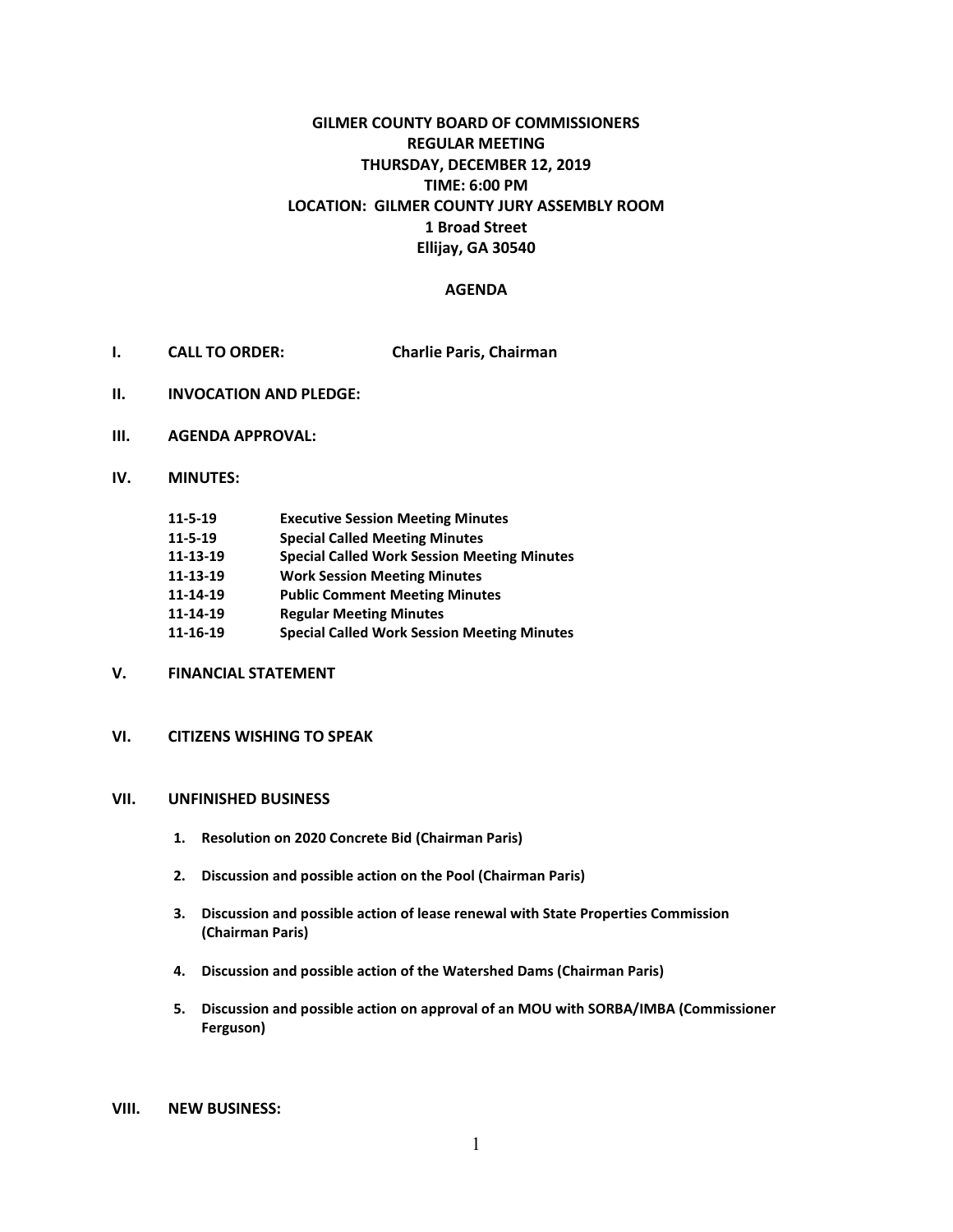- **1. Action on Resolution Discussion and possible action of changing some Work Session and Regular Meeting dates due to conflicts in schedules (Chairman Paris)**
- **2. Action on Resolution** Final Adoption of the Chapter Titled "Commercial River Outfitting Ordinance" of the Gilmer **County Code (Chairman Paris)**
- **3. Action on Resolution Discussion and possible action of Resolution for a Local T-SPLOST (Chairman Paris)**
- **4. Action on Resolution Discussion and possible action of a Local Complete County Committee for 2020 Census (Chairman Paris)**
- **5. Action on Resolution Discussion and possible action on 2020 Road Paving List (Chairman Paris)**
- **6. Action on Resolution Appointment of two members to the Joint Development Authority Board (Chairman Paris)**
- **7. Action on Resolution Appointment of two members to the Planning Commission Board (Chairman Paris)**
- **8. Action on Resolution Discussion and possible action to rent Airport space to the Georgia Forestry Commission (Chairman Paris)**
- **9. Action on Resolution Discussion and possible action of Change Order for Airport Grant Project (Chairman Paris)**

#### **10. Action on Resolution**

**Final Decision by the Gilmer County Board of Commissioners considering the Recommendation by the Gilmer County Planning Commission Regarding the Application for Amendment to Gilmer County Land Use (Zoning) District Map, James Water, Tax Map 3082D, Parcel No. 002E, 555 Yukon Rd., C-1 (Commercial) to R-3 (Residential Multi-Family Low Density)**

**11. Action on Resolution**

**Final Decision by the Gilmer County Board of Commissioners considering the Recommendation by the Gilmer County Planning Commission Regarding the Application for Amendment to Gilmer County Land Use (Zoning) District Map, Cynthia L. Hillsman & Shirley Guilliano, Tax Map 3100, Parcel No. 011A, 2004 Clear Creek, R-1 (Residential Low Density) to R-1 (Residential Low Density w/Conditional Use) Guest Home within Barn on Parcel**

**12. Action on Resolution**

**Final Decision by the Gilmer County Board of Commissioners considering the Recommendation by the Gilmer County Planning Commission Regarding the Application for Amendment to Gilmer County Land Use (Zoning) District Map, Andrew K. Donaldson, Tax Map 3079G, Parcel No. 003, 0 Kells Ridge Drive, A-1 (Agricultural) to R-1 (Residential Low Density)**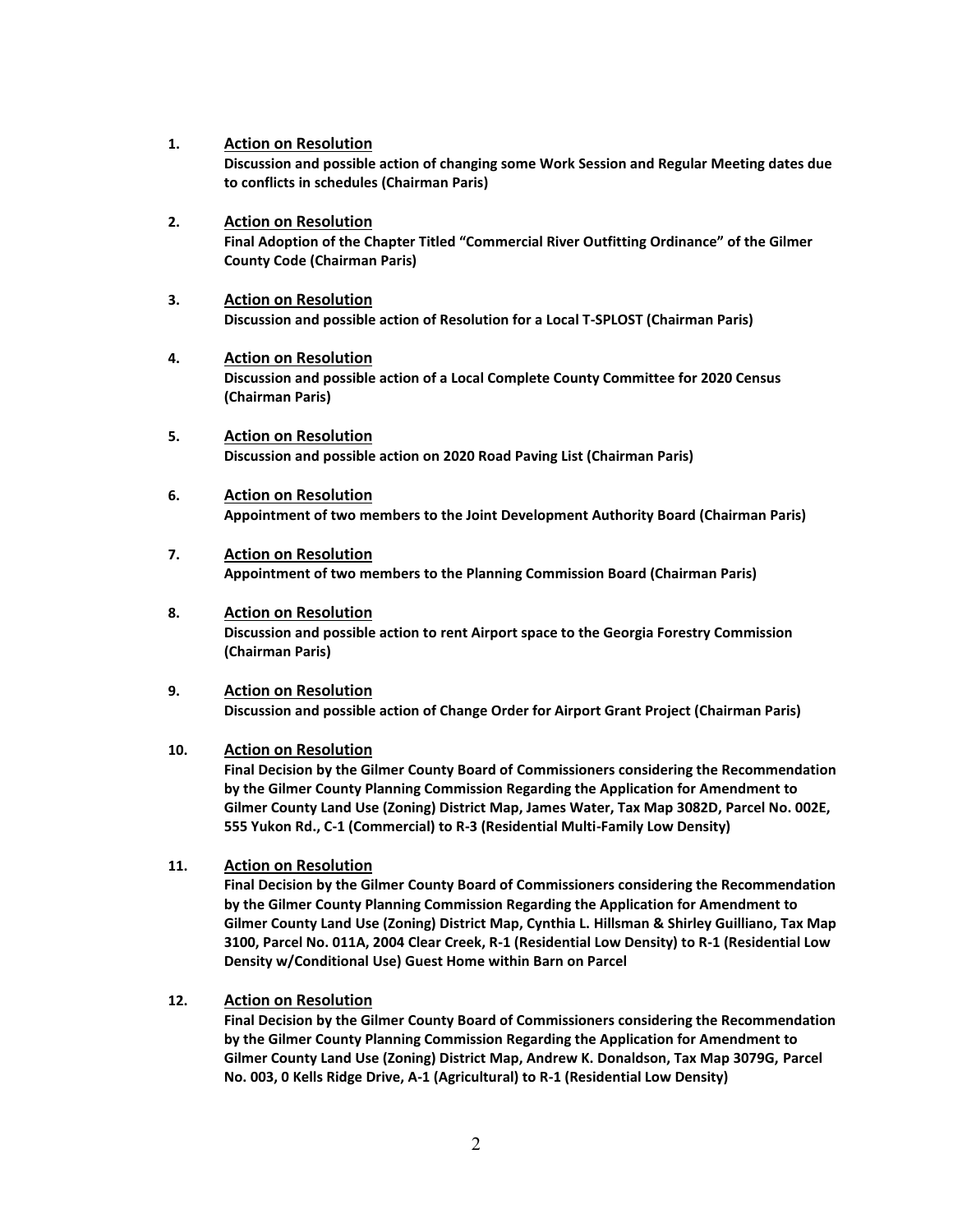### **13. Action on Resolution**

**Final Decision by the Gilmer County Board of Commissioners considering the Recommendation by the Gilmer County Planning Commission Regarding the Application for Amendment to Gilmer County Land Use (Zoning) District Map, Elizabeth & Robert Gunter, Tax Map 3106, Parcel No. 046, 0 Hwy 515 North, R-1 (Residential Low Density) to A-1 (Agricultural)**

# **14. Action on Resolution**

**Final Decision by the Gilmer County Board of Commissioners considering the Recommendation by the Gilmer County Planning Commission Regarding the Application for Amendment to Gilmer County Land Use (Zoning) District Map, Elizabeth & Robert Gunter, Tax Map 3106, Parcel No. 046, 0 Hwy 515 North, R-1 (Residential Low Density) to A-1 (Agricultural w/Conditional Use) Farm Winery/Apiary**

# **15. Action on Resolution**

**Final Decision by the Gilmer County Board of Commissioners considering the Recommendation by the Gilmer County Planning Commission Regarding the Application for Amendment to Gilmer County Land Use (Zoning) District Map, Elizabeth & Robert Gunter, Tax Map 3106, Parcel No. 046A, 0 Hwy 515 North, R-1 (Residential Low Density) to A-1 (Agricultural)** 

# **16. Action on Resolution**

**Final Decision by the Gilmer County Board of Commissioners considering the Recommendation by the Gilmer County Planning Commission Regarding the Application for Amendment to Gilmer County Land Use (Zoning) District Map, Elizabeth & Robert Gunter, Tax Map 3106, Parcel No. 046A, 0 Hwy 515 North, R-1 (Residential Low Density) to A-1 (Agricultural w/Conditional Use) Farm Winery/Apiary**

### **17. Action on Resolution**

**Final Decision by the Gilmer County Board of Commissioners considering the Recommendation by the Gilmer County Planning Commission Regarding the Application for Amendment to Gilmer County Land Use (Zoning) District Map, Elizabeth & Robert Gunter, Tax Map 3106, Parcel No. 046B, 0 Hwy 515 North, R-1 (Residential Low Density) to A-1 (Agricultural)**

# **18. Action on Resolution**

**Final Decision by the Gilmer County Board of Commissioners considering the Recommendation by the Gilmer County Planning Commission Regarding the Application for Amendment to Gilmer County Land Use (Zoning) District Map, Elizabeth & Robert Gunter, Tax Map 3106, Parcel No. 046B, 0 Hwy 515 North, R-1 (Residential Low Density) to A-1 (Agricultural w/Conditional Use) Farm Winery/Apiary**

# **19. Action on Resolution**

**Final Decision by the Gilmer County Board of Commissioners considering the Recommendation by the Gilmer County Planning Commission Regarding the Application for Amendment to Gilmer County Land Use (Zoning) District Map, Holly Rock, LLC, Tax Map 3140, Parcel No. 014E, 0 Southern Road, R-1 (Residential Low Density) to A-1 (Agricultural)**

#### **20. Action on Resolution**

**Discussion and possible action of leasing County property (Chairman Paris)**

#### **21. Action on Resolution Discussion and possible action of Quarterly Budget Amendments (Chairman Paris)**